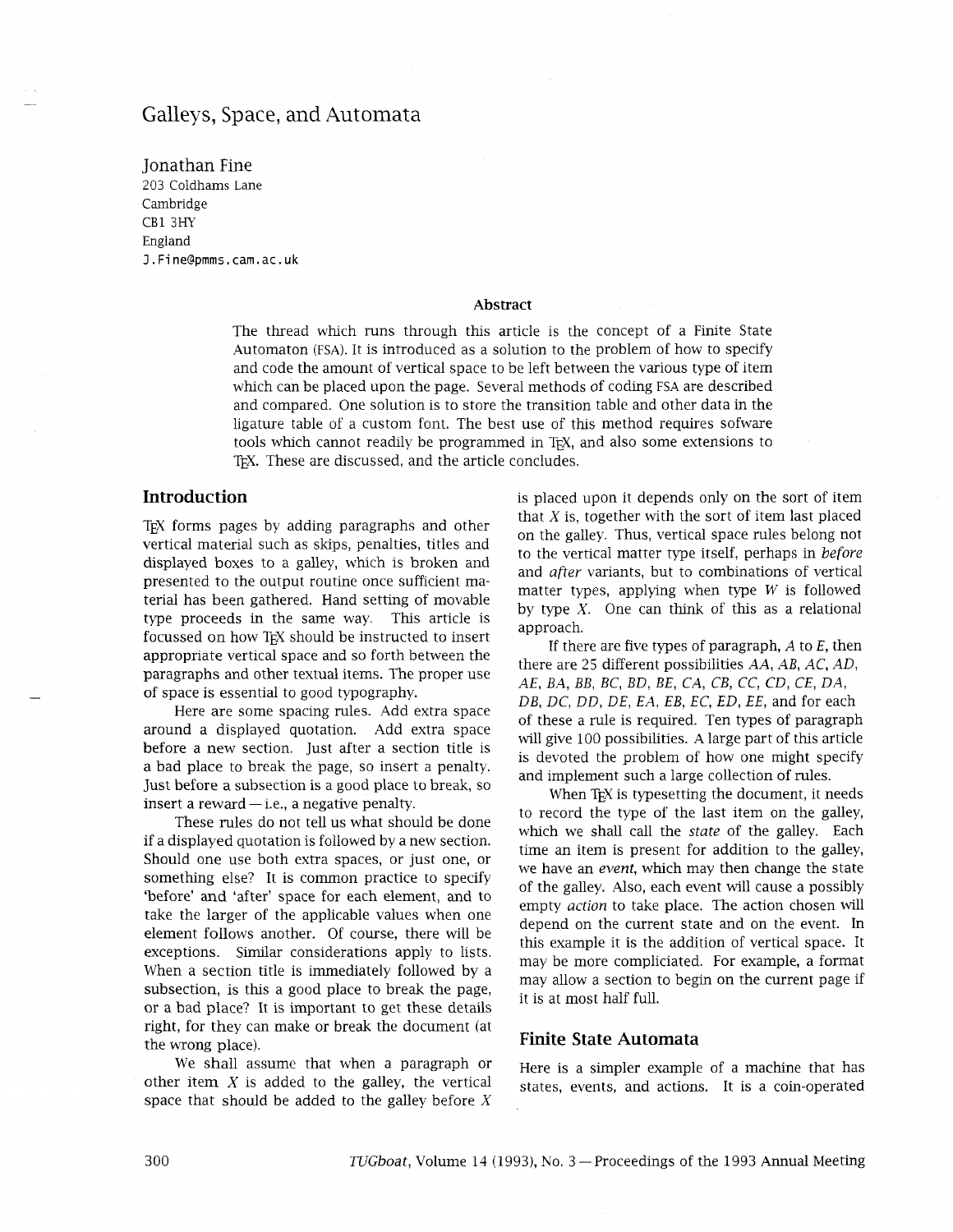turnstile, such as is used by the New York subway system. One approaches the turnstile, places a coin in the slot, pushes against the bar, which then gives and allows admission. The next person will have to use another coin to gain admission. Without a coin, the bar will not move.

Here is a more formal description of the operation of the turnstile.

```
\FSA \turnstile \barred 
{ 
  * \barred 
    @ \push \barred 
    @ \coin \open 
  * \open 
    @ \push \barred \admi t-one 
    @ \coin \open 
3
```
The first line tells us that \turnsti 1 e is a *Finite State Automaton,* whose initial state is \barred. (This is something we forgot to specify). The line

@ \push \barred

beneath  $* \bar{t}$  beneath  $* \bar{t}$ occur event when the \turnstile is \barred then the state is unchanged, and the action is empty. The line

@ \coin \open

says that placing a coin in a  $\bar{u}$  arred turnstile changes its state to \open and again has no action.

The interesting line is

```
@ \push \barred \admit-one
```
beneath \* \open, which tells us that when the turnstile is in the \open state (as a result of the \coin event), a \push will result in the \admit-one action. In specifying the operation of the turnstile, we forget to say what should happen when a coin is placed in a turnstile that is already open. In the above description, nothing happens.

The operation of the \turnstile has been described by the *transition lines.* These begin with an e, and are followed by an event, and then the new state, and then, optionally, the action for the event. To find the transition line for a given existing state X and event Y, first look for  $*$  followed by X in the description. This is the *label* for the state X. Now read on until you reach @ followed by *Y*. This is the transition line to be followed.

The most general FSA with *n* states and *m*  events will require  $n \times m$  transition lines. (The acronym FSA stands for Finite State Automaton or Automata as is appropriate). In real applications this number can be reduced, by careful use of two further properties of the \FSA construction. The first is that the one or more labels for other events can intervene between the label for the current state, and the line for the message. In our case, the \turnstile will be \open after the \coin event, whatever the current state. Here is a description of \turnsti 1 e with only 3 transition lines.

```
\FSA \turnstile \barred 
€
    \barred
    @ \push
              \barred
    \open<br>@ \push
              \barred \admit_one
    @ \coin \open
3
```
The second property is a little more complicated. Within the rules for  $\times$  turnstile, #1 can be used to stand for the current state, and #2 for the event. The FSA \echo described here

```
\FSA \echo \default 
I 
  * #1 
    @ #2 #1 \message 
    { 
       state=\stri ng#l, 
       event=\string#2 
    3
```
*1* 

starts in the \default state. Whatever the event, the state is unchanged. The action is to \message the current state, and the event that occurred.

Here is a more sophisticated version of \echo. It is to have two states, \on and \off. The event \on is to turn change state to \on, the event \off to change state to \off. All other events are to leave the state unchanged, and if the state is \on there should be a state and event \message as before.

i.\FSA \echo \on  $2. \{$ <br> $3.$  $* \circ$ 4. @ \on \on 5.  $@#2$  \off 6. *7.* \* \on 8. @ \off \off 9, @ #2 \on \message 10.  $\frac{1}{3}$ 11. state=\string#1, 12. event=\string#2 13. } 14. )

Lines 3-5 can be read as follows. If the state is  $\of$ ff and the event is \on then the state is changed to on, otherwise do nothing. Lines 7-10 say that if the state is  $\on$  and event is  $\of$ f, then state is changed to  $\of$ , otherwise the state is  $\on$  and the  $\mes_9$ e is executed.

The order in which the labels and transition lines appear is very important, and may require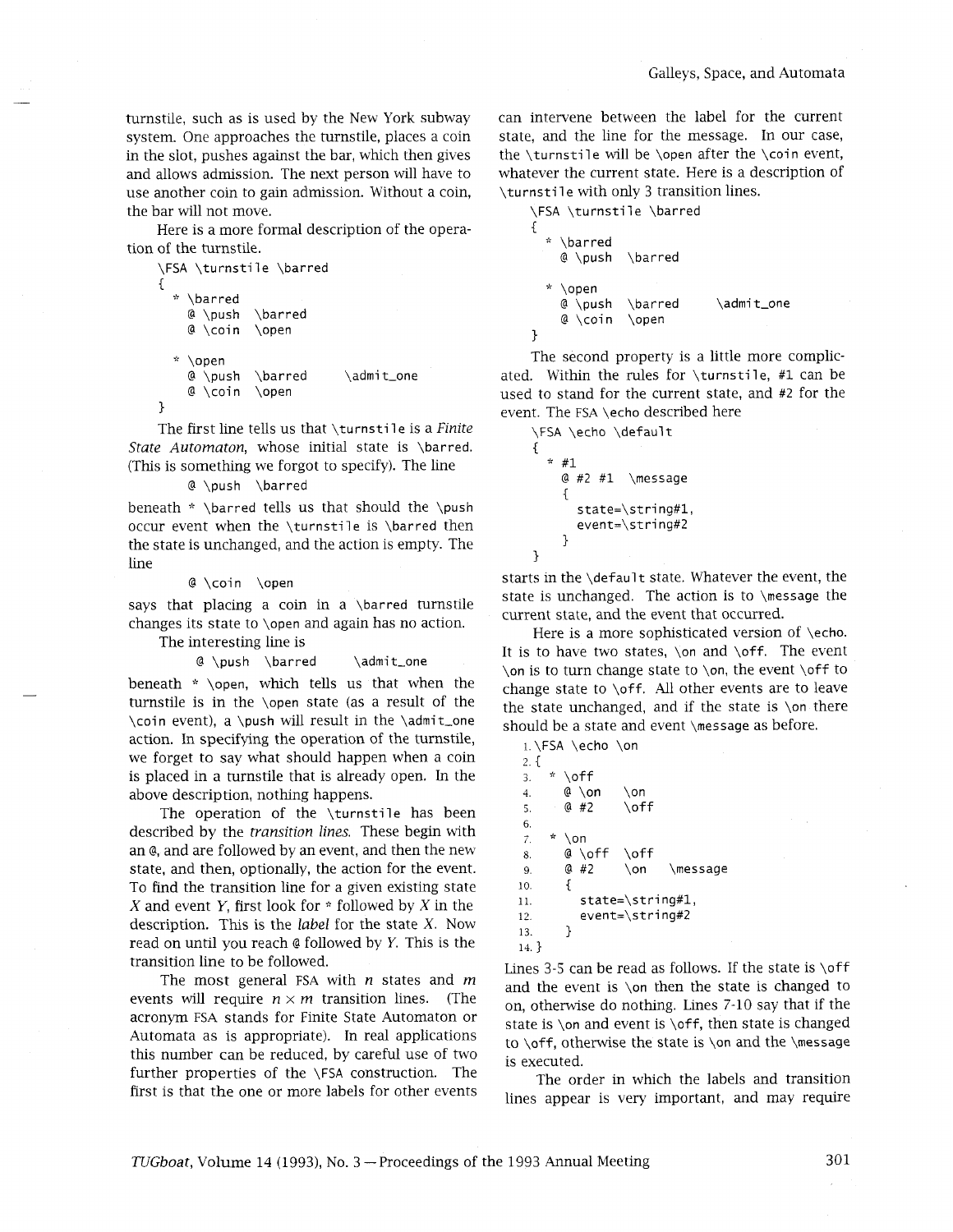#### Jonathan Fine

careful thought to get the best formulation of the operation of the **FSA.** By way of an example, consider coding this enhancement of the  $\times$  turnstile. It is required that the person should pass through the turnstile before some fixed period of time has elapsed since the \coin event. This could be requested if the turnstile is in fact a security door, and the \coin is the entry of an admission code.

This is an exercise, whose answer appears towards the end of the article. Please assume that there is a  $\setminus$ set\_timer action, which will send the \time-out event to the \turnstile at the end of the fixed time period. Please also think as to how the timer should behave if \set\_timer is called a second time, before the \time\_out has occurred.

## **A note on White Space**

The macros above, and all other macros in this article, are to be read and understood in a context when all white space characters (these are space, tab, end of line, and form feed) are ignored. To allow access to space tokens, the category code of  $\sim$  is changed to 10. Knuth has programmed T<sub>E</sub>X so that such characters when read have their character code changed to that of an ordinary space (The T<sub>K</sub>Xbook, page 47). In the code below, a  $\sim$  will produce a space character.

As usual @ will be a letter in macro files. In addition,  $\Box$  will also be a letter. Math subscript, if required, can be accessed via \sb, which is provided in plain for those whose keyboards do not allow access to  $\overline{\phantom{a}}$ .

The code fragment

| \catcode'\ =9       | \catcode'\^^I=9 |
|---------------------|-----------------|
| \catcode'\^^M=9     | \catcode'\^^L=9 |
| $\text{Catcode}' \$ |                 |
| \catcode'\@=11      | \catcode'\_=11~ |
|                     |                 |

will establish this change of category codes.

### **Comparison with Existing Solutions**

The problem of programming the vertical space between elements is scarcely discussed in The T<sub>K</sub>Xbook.

 $\Delta E$ <sub>EX</sub> has the very good idea of having all requests for vertical space in the document processed by special macros. This allows some resolution of conflicting rules, such as mentioned in the introduction. According to latex.tex, "Extra vertical space is added by the command \addvspace{SKIP), which adds a vertical skip of SKIP to the document." For example, the sequence

\addvspace{Sl} \addvspace{SZ)

#### is equivalent to

\addvspace{maximum of S1, SZ}

and so successive \addvspace commands will result in only the largest space requested being added to the page. The complicated question, as to whether 2pc is larger or smaller than 1pc plus 2pc, is resolved by an  $\iota$  if dim comparison. The former is larger.

There is also a command \addpenalty which functions in a similar manner. The *\@startsection* command, which is the generic sectioning command for IAT<sub>E</sub>X, uses these two commands to adjust the penalty and vertical space before a section, subsection, etc.

Another solution has been provided by Paul Anagostopoulos's ZzT<sub>F</sub>X. One of the most difficult tasks in creating ths format, he says (1992, page 502) "was to ensure consistent vertical space between elements." His solution was to define six commands which produce vertical space. As with IAT<sub>F</sub>X, all requests for vertical space should pass through these special commands.

To support these vertical spacing commands, a stack of structures is maintained. Each level of the stack records the type and amount of the previous vertical space request, penalties requested, and other data, or in other words, the state of the galley. Because a floating figure, for example, will add items to a galley other than the main vertical list, the state of several galleys must be recorded.

Both LATEX and ZzTEX adopt what may be called an item-based approach. Before and after a text item is added to the galley, vertical space and penalties are added or adjusted. The galley is an essentially passive object on which items are placed, and from which they are removed. This approach places restrictions on the use of the galley by the text items, for whatever is done must be capable of being undone.

In the **FSA** approach, responsibility is divided between the commands which form the text items, and the **FSA** which controls vertical space on the galley. Each text item, when it begins, passes a message to the galley. The galley then does what it will, depending particularly on the last item it processed, as recorded in its state.

For example, here is a fragment from a galley space automaton which has states \quote, \text, and \section.

;': \quote

@ \text \text \vskip 3pt-

@ \section \section \vskip 1pc~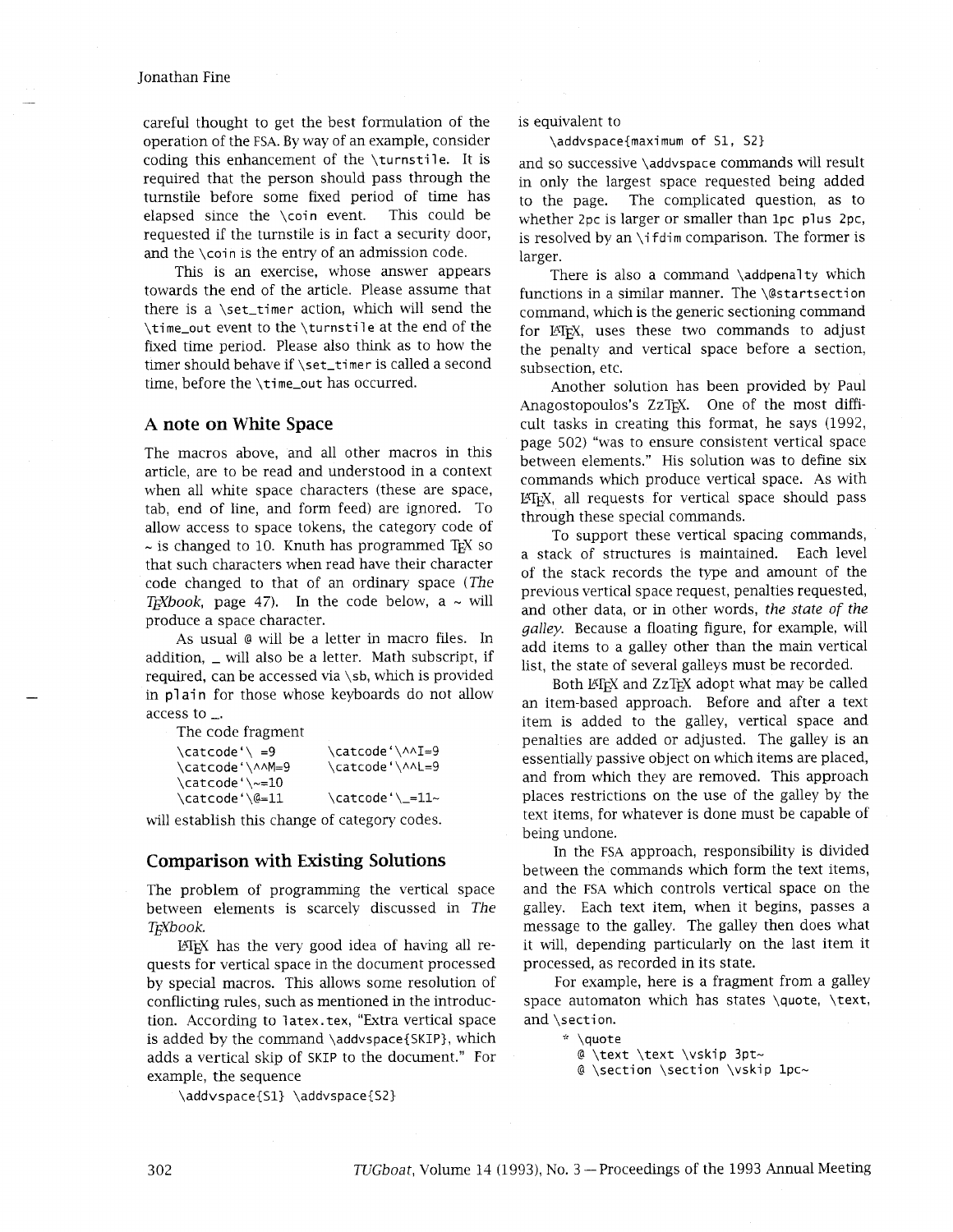This code says that should a \quote be followed by \text, then 3 points of space are required. Should a \section follow, then 1 pica is required. Similarly

#### \* \title

@ \quote \quote \nobreak \vskip 3pt~

will inhibit a page break between a  $\tilde{t}$  and a \quote, and also provide some extra vertical space.

The author's experience is that it is natural to express galley spacing rules in terms of an FSA. The **\FSA** construction produces code that is simple to understand, and it gathers all spacing activity into one location. When errors of implementation or deficiencies of specification arise, it is not hard to change the code to embody the improved understanding.

Those who understand SMALLTALK will realize that the galley is being modelled as an object which responds to the messages sent to it by the text item objects. The state of the galley is memory that is private to the galley, and not accessed by the text item objects except through the messages they pass to the galley. It will also be possible for the galley to send messages to or set flags for the text items, for example to suppress indentation on a paragraph which immediately follows a section title.

### **Performance**

It is important, when writing macros that will appear frequently in the code of other programmers, or which will often be called as TEX typesets a document, that these macros be written with an eye to performance.

There are several aspects to performance. Perhaps most important is the human side. Are the macros easy to use, and do they produce code that is easy to maintain? Do they produce programs that are robust and simple to debug? Are there any traps and pitfalls for the unwary? These are the human questions.

Also a human question is speed of execution. Do the macros act quickly enough? Important here is to have an idea as to how often the macros will be called. This is not the same as how often the macros appear in the source code. Because TEX does not provide access to the current time (as opposed to the time at the start of the job), this quantity will be measured with a stopwatch.

The thrd measure of performance is the quantity of memory used for the storage and execution of macros. This can be crucial. Often, an enlarged version of T<sub>F</sub>X the program is required to process a document which uses both LAT<sub>EX</sub> and P<sub>I</sub>CT<sub>EX</sub>. The capacity of T<sub>F</sub>X is described by 14 quantities, which are listed on page 300 of *The T<sub>E</sub>Xbook*.

Most important is main memory, whlch is used for storing boxes, glue, breakpoints, token lists, macros etc. How much space does a macro require? This question is asked and answered on page 383 of *The T<sub>F</sub>Xbook*. Next most important is the hash size, which limits the number of distinct control sequence names.

T<sub>EX</sub> has a virtual memory system, by which it stores the less often used data on disc, if not enough machine memory is available. Even though TEX'S memory may not be exhausted, if the total demands on the token memory exceed the actual machine memory then the resulting use of virtual memory will slow operations.

These three aspects of performance  $-$  ease of use, speed of execution, and conservation of resources - may pull in different directions. The best single goal is probably simplicity. It can bring benefit all round.

To indicate the benefits of the FSA approach, here is the \turnstile recoded using \if... to control selection of code to be executed. The state will be stored as a number by \turnstile@. Zero and one will represent \barred and \open respectively. The parameter  $#1$  will be zero or one for \push and \open respectively. Here is one version of the code for \turnstile.

```
\def\turnsti le #1 
{ 
  \iota ifcase #1 \sim\ifnum \turnstile@ = 1- 
       \global \chardef \turnsti lee O- 
       \admi t-one 
    \sqrt{fi}\else
       \global \chardef \turnstile@ 1~
  \f i 
3
```
When used, it will generate an error, because we have yet to initialise the private macro \turnstile@.

The reader may complain that although the FSA version is easier than the one just given, the use of the four new control sequences  $\open{\overline{\hspace{0.3cm}}\hspace{0.3cm}}$ \barred and \coin is a cost not worth bearing. There is some merit in this. However, \open etc. are being used only as labels or delimiters, not macros. Their meaning is irrelevant, if indeed they have a meaning. Thus, existing control words could be used in their place, or the same labels shared by several FSA.

To achieve the ultimate parsimony in use of the hash table, characters can be used as delimiters. There are many character tokens available, such as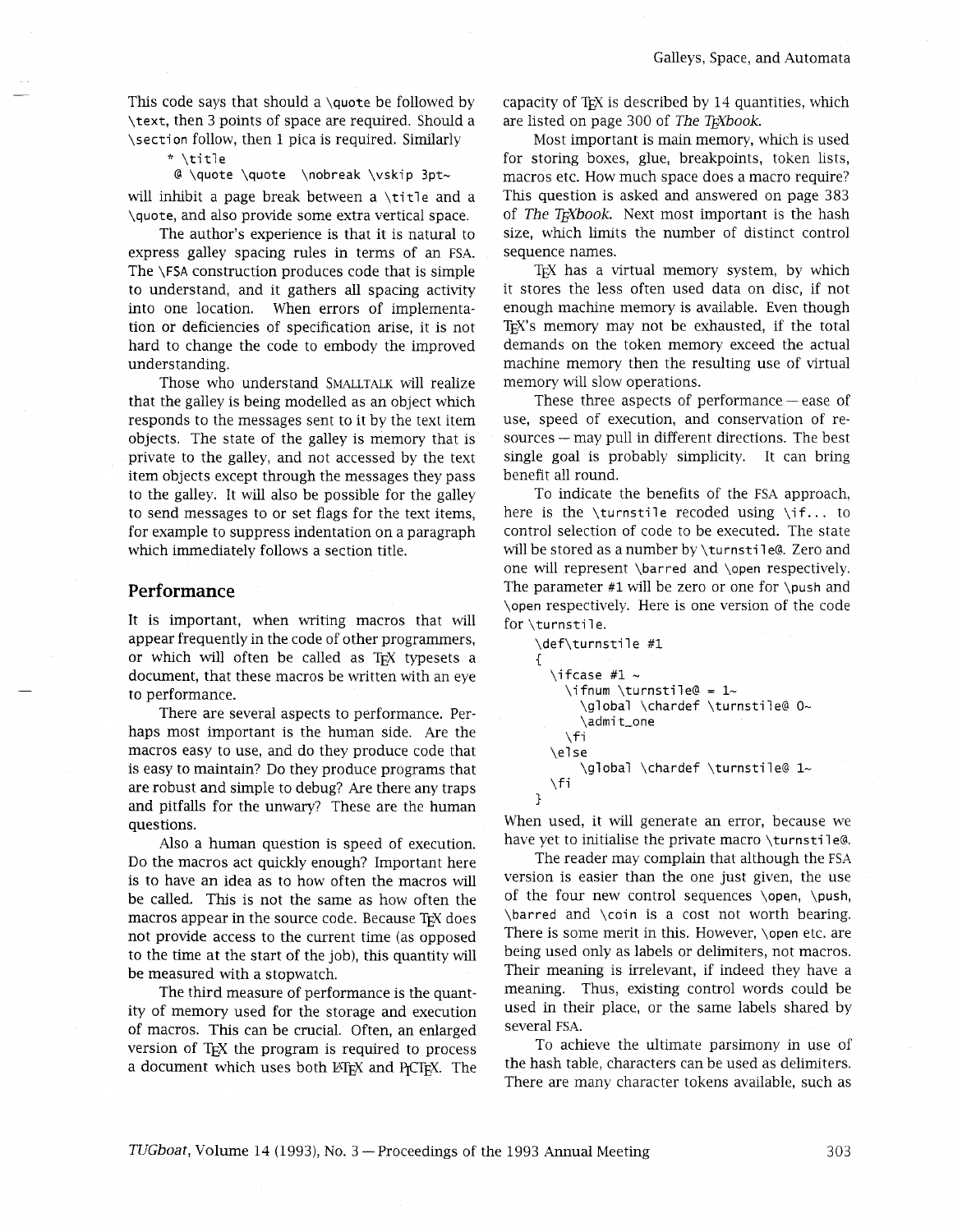### Jonathan Fine

x with category code 8 (subscript), which do not appear in the normal use of TEX. They can be used as delimiters. There are problems in ths. The programmer would like to write \on, and have some other piece of software to consistently translate it into an unusual character token. In other areas of computing, such a program is called a preprocessor or compiler. Also required is a means of loading macros containing such unusual characters into the memory of T<sub>F</sub>X.

There is much to gain by writing T<sub>F</sub>X macros in such a manner, and the author is developing such tools. When available this problem of consumption of the hash table will disappear.

The next concern is main memory. According to the definition of the \FSA constructor whch appears later, the second definition of  $\times$ will produce macros equivalent to

```
\def \turnstile
```

```
{ \FSA@ \turnstile \turnstile@ \off 3
```
and

```
\def \turnstile@ #1 #2 
C 
   \barred
    @ \push \barred 
   ?: \open 
    @ \push \barred \admit-one 
    @ \coin \open 
3
```
which, according to the *The T<sub>F</sub>Xbook*, page 383, will occupy 6 and 18 tokens of main memory respectively. The overhead of \FSA@ we will ignore, assuming that is shared between many FSA. By contrast, the \if.. . version as coded occupies 25. This could be reduced to 19 by replacing explicit numbers with the constants  $\zeta$  and  $\zeta$  and  $\zeta$ The \FSA approach seems to be superior when the specifications are more complex.

### **Some Other Approaches**

To investigate speed of execution, an ideal problem will be coded in several ways, and then timed. The problem is that of an  $n$ -state  $n$ -event FSA, with no actions. The control sequence \state is to hold a number between 0 and  $n - 1$ . The goal is a macro which takes a single parameter, which we shall assume is a single digit, and on the basis of this digit and the existing value of \state assign a new value to \state.

Here is the solution the author believes will be the quickest.

```
\newcount \state
                             \state 0
\def \quickest #1 
\mathcal{L}\state \csname 
             \number \state #1 
           \endcsname 
3
```
where lines such as

\expandafter

\chardef \csname 00 \endcsname 3

define control sequences  $\0$ ,  $0, \ldots$  which contain the transition data. Clearly,  $n^2$  distinct control sequences wdl be required to hold this table. Actions can also be supplied. With the definition

\expandafter \def \csname 12 \endcsname  $\{$  $3\sim$ \myaction  $\mathbf{r}$ 

event 2 applied to state 1 will change the state to 3 and call \myacti on.

Although quick, this approach does take a large bite out of the hash table, and so is probably not appropriate for coding the change of state as items are added to the galley. During a normal document this code will be executed perhaps 12 times each page, whereas font changes and accents will be called more often. This approach has been presented as to show how quickly TEX can do the calculation, if resources are no limitation.

There is another context in which TEX keeps a record of the state, and adjusts the action in terms of what follows. As it typesets a word, one letter after another, it consults the information that is stored in the .tfm file, to produce kerns and ligatures. TEX has been carefully programmed to store this information compactly, and to access it at high speed while processing the characters. This is the famous ligature and kerning, which has become yet more powerful with version 3 of TFX.

Suppose that in a font one wants 2 units of extra space between the characters whenever a 0 is followed by a **4.** The property list .pl file below contains the script for the character 0. Line 7 says that when a 0 is followed by a 4, a kern of 2 design units should be inserted. This process is similar to the operation of the \FSA construction. It is clear that the transition table of an actionless automaton can be stored in the ligature table of such a font. More details of ligatures and kerning may be found in *The METRFONTbook,* and Knuth (1989, 1990).

```
1. (LIGTABLE
```

```
2. (LABEL C 0)
```

```
3. (KRN C 0 R 1)
```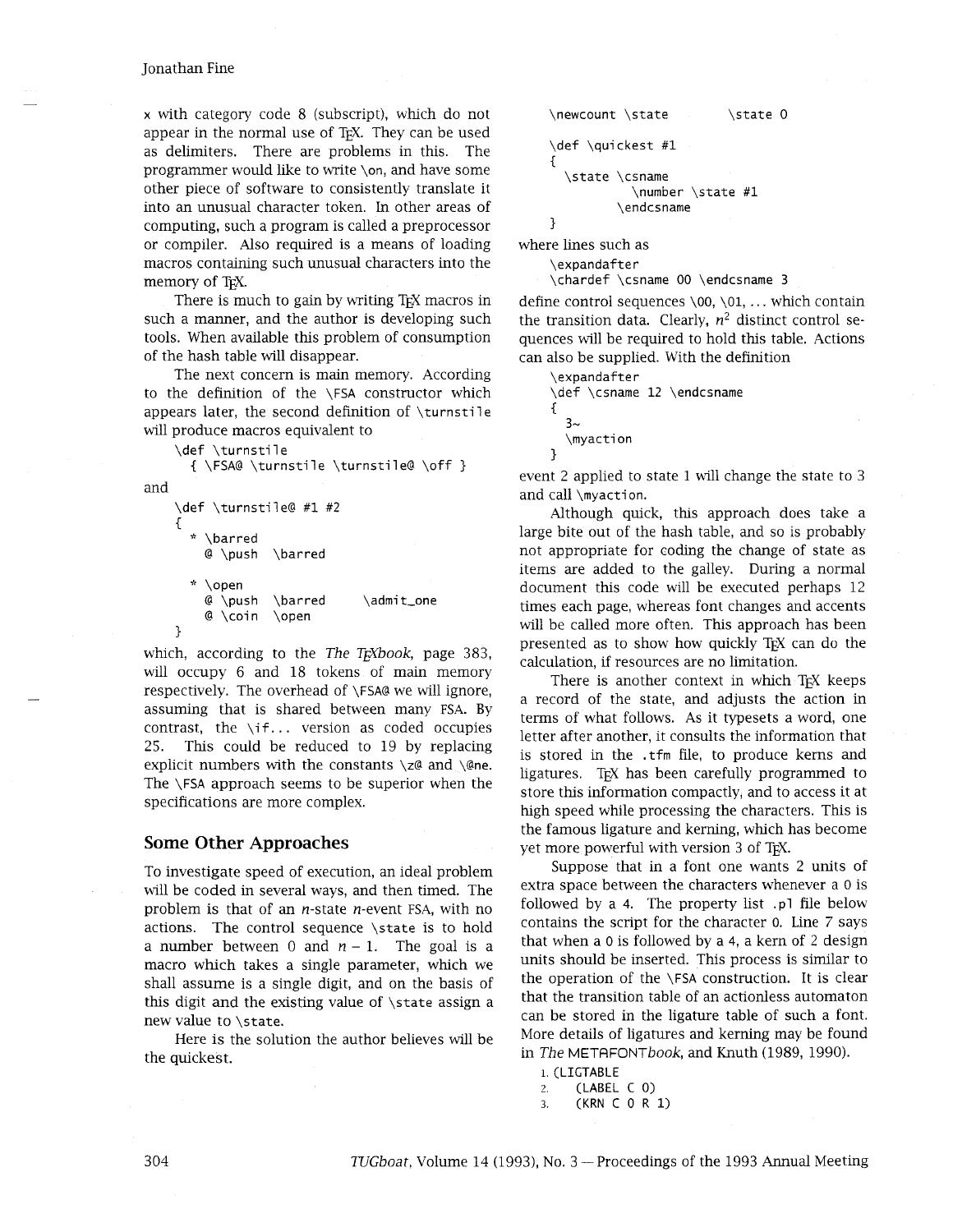4. (KRN C 1 R 3)<br>5. (KRN C 2 R 1) 5. (KRN C 2 R 1)<br>6. (KRN C 3 R 4) 6. (KRN C 3 R 4) 7. (KRN C 4 R 2) 8. (STOP) 9.)

A font needs characters as well as ligatures and kerns. Normally, the characters of a font are defined, and then the kerns and ligatures are something of an afterthought. For fonts that encode FSA, the characters are the afterthought. The lines

```
(CHARACTER C 0) 
(CHARACTER C 1) 
(CHARACTER C 2) 
(CHARACTER C 3) 
(CHARACTER C 4)
```
will supply 0, 1, 2, 3 and 4 as characters for this font, all with zero height, depth, and width. Now encode the remaining transitions into the ligature table, and call the font fsa5. This font encodes a *<sup>5</sup>* by 5 FSA.

The problem now is to access this data from within TEX. We shall assume that the design size and design unit of the font are both lpt. This makes the examples easier. First load the font fsa5

\font \fsa fsa5-at-lsp

at one scaled point. The width of the box

\hbox  $\{ \$ fsa 04 }

in scaled points will be transition table entry for state 0 and event 4. As before #1 will be a digit. The \state will be a \chardef. The macro

```
\def \quicker #1 
{ 
  \setbox \zero \hbox 
    { \fsa \number \state #1 } 
  \chardef \state \wd \zero 
\}
```
uses the transition table to determine the new \state.

Finally, here is a variant of the \FSA construction, specially adapted to this ideal problem. The transition data is stored in the table \slow@, where the x's indicate where the values should be placed.

```
\def \slow@ 
C 
  *0 @0x @1x @2x @3x @4x
  *1 eox e1x e2x e3x e4x 
  "2 eox e1x e2x e3x e4x 
  *3 eox e1x e2x e3x e4x 
  *4 @Ox @1x @2x @3x @4x
1
```
The FSA itself will use the numerical value of \state as a delimiter. This is the reason for the \expandafte rs.

```
\def \slow #1
  \expandafter \def
  \expandafter \next
  \expandafter ##
                  \expandafter 1
  \expandafter *
               \number \state
               ##2
               0#1##3##4\{\ \langle \ \rangle\}\expandafter \next \state@ ;
```
 $\mathbf{\}$ 

Finally, for those who are not in a hurry, here is the same FSA coded using the \FSA constructor

```
\FSA \slowest 0 
\{*O eox e1x e2x e3x e4x 
  "1 eox e1x e2x e3x e4x 
  "2 eox e1x e2x e3x e4x 
  ?(3 eox e1x e2x e3x e4x 
  *4 eox e1x e2x e3x e4x 
1
```
where as before the x's indicate where the transition table should be entered.

### **Speed of Execution**

The macros \quickest, \quicker, \slow, and \slowest will now be timed.

Even the slowest macro executes in a fraction of a second. The stopwatch will be applied not to one application of a macro, but hundreds or thousands. Rather than use a  $\lambda$ loop, which will introduce considerable overheads of its own into the elapsed time, the lines

\let \O \relax idef \1 {\0\0\0\0\0\0\0\0\0\01 \edef \2  ${\{1\1\1\1\1\1\1\1\1}$ \edef \3 {\2\2\2\2\2\2\2\2\2\2\2} \def \4 {\3\3\3\3\3\3\3\3\3\31  $\det \$  \5 {\4\4\4\4\4\4\4\4\4\4\4

will be read, resulting in macros \n which expand \0 exactly 10<sup>n</sup> times, for  $n = 0, 1, 2, 3, 4$  and 5. Timing tests can now be done by setting  $\lozenge$  to an appropriate value, typing  $\3$ ,  $\4$  or even  $\5$  at the console, and starting the stopwatch.

Here is a table of results for an old MS-DOS personal computer, with a 286 processor running at 1OMhz.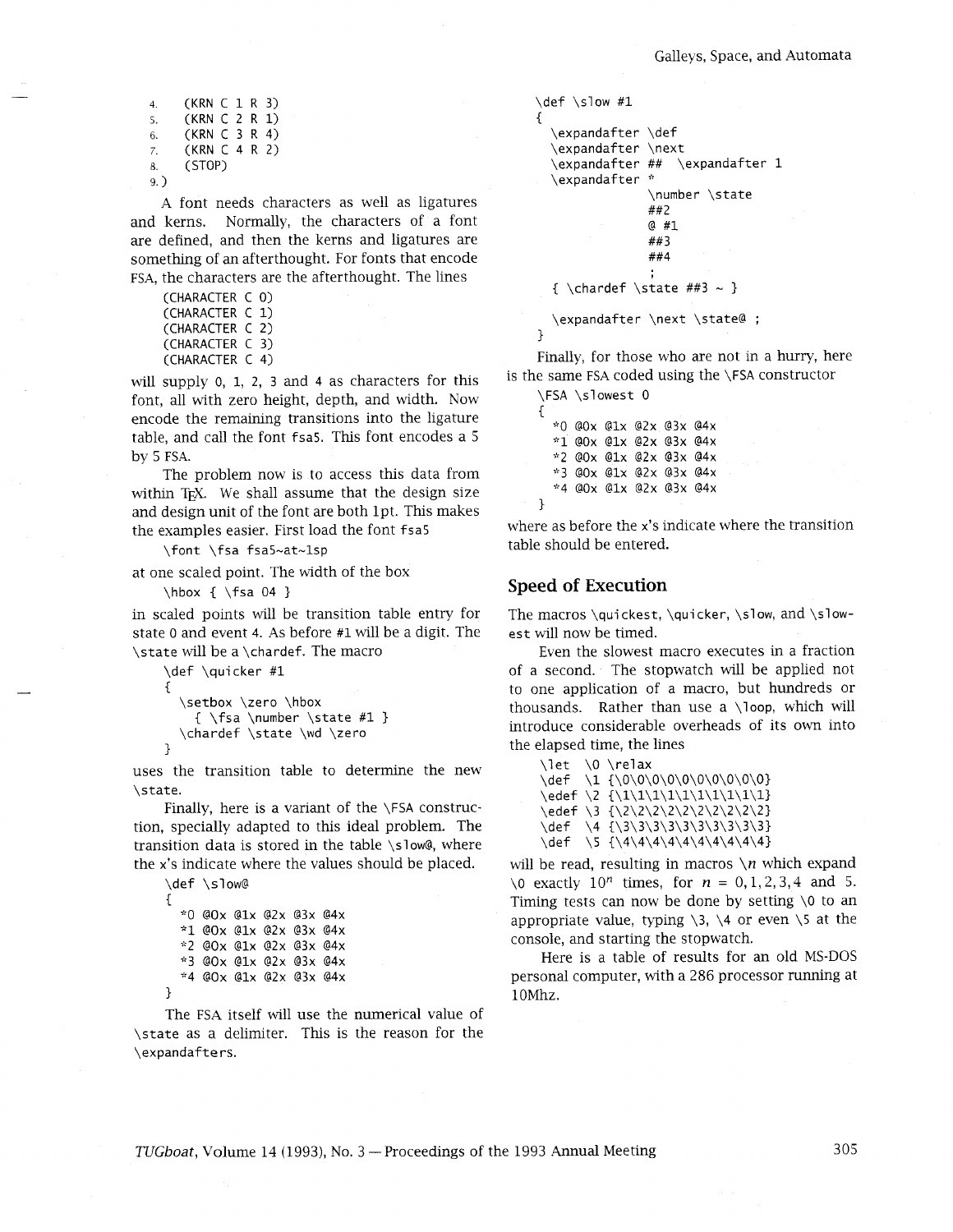|                                  | A                                                               | В             | C    | D           | E      |
|----------------------------------|-----------------------------------------------------------------|---------------|------|-------------|--------|
|                                  | \let \0 \relax                                                  | $\sqrt{5}$    | -4.3 | 43          |        |
| $\left\{ \text{def } 0 \right\}$ |                                                                 | \ 5           | 14.9 | 149         | $\sim$ |
|                                  | \def \0 { \relax\relax }                                        | \5            | 22.8 | 228         | 28     |
|                                  | $\def \0 {\$ { \quickest 0 }                                    | \4            | 16.3 | 1630        | 1430   |
|                                  | $\left\{ \begin{array}{cc} 0 & 1 \\ 0 & 1 \end{array} \right\}$ | \4            | 33.2 | 3320        | 3120   |
|                                  | $\def \0 {\$ } \quad \{ \quicker 4 \}                           | \4            | 33.5 | 3350        | 3150   |
|                                  | $\left\{ \left( 0 \right) \right\}$                             | $\setminus$ 3 | 10.6 | 10600 10400 |        |
|                                  | $\def \0 {\$ } \simeq                                           | \3            | 12.0 | 12000 11800 |        |
|                                  | \def \0 { \bigslow 0 }                                          | \3            | 27.1 | 27100 26900 |        |
|                                  | \def \0 { \bigquicker 0 }                                       | \4            | 33.6 | 3360        | 3160   |
|                                  | $\def \0 \{ \big\}$                                             | \4            | 34.3 | 3430        | 3330   |
|                                  | \let \0 \extract                                                | \4            | 39.7 | 3970        | 3770   |
|                                  | \let \0 \quickextract                                           | \4            | 13.4 | 1340        | 1140   |

The first column provides a meaning for the control sequence  $\lozenge$  which is repeatedly called by  $\setminus$ 1,  $\setminus$ 2, etc. Column **B** is the number of iterations performed, and column **C** the time in seconds taken for this number of iterations. The raw time taken for each iteration, the quotient of  $C$  by  $B$ , is in column D. Finally, column E is D adjusted to account for the overheads involved in the timing tests.

The first three lines of this table are there to help establish a baseline. It may be surprising that the empty macro executes at about one third of the speed of the \relax command. A certain amount of time will be spent in expanding  $\setminus 0$ ,  $\setminus 1$ ,  $\setminus 2$ ,  $\setminus 3$  and \4. This time should be discounted from the raw figures, to obtain the time actually executing the macro being timed. To produce round numbers, the base line correction has been taken as  $-200$ . This is close enough, given the accuracy on the raw data, and the purpose of the table.

According to The METAFONTbook (page 317) TEX will stop reading a ligature table once it has found a "hit", and thus the entries appearing earlier in the script for a given label will be found quicker than those that are later. For the font fsa5 as used in the test, the new state is the same digit as the event, but it is coded as a *5* by *5* table, with smaller digits first. Thus, \quicker 0 will execute just a bit quicker than \quicker 4. The timing tests show that the difference in time, while significant, is small in relation to the whole.

It may again be surprising that \slow and \slowest are relatively so close to each other (although twice the difference is approximately the time taken by  $\qui$ cker). If performance is an issue, it seems to be better to move to the \quicker or \quickest style rather than produce a custom FSA which works through macro expansion alone.

The previous tests relate to a *5* by *5* transition table. It should be clear that for a 10 by 10 table, the \quickest approach will be just as rapid as before. The  $\simeq$  macro rewritten for 10 by 10 is  $\big\$ igslow which runs at well under half the speed. This is because there is a quadratic element in the running time. (Encoding the data requires a replacement text with over  $300 = 3 \times 10 \times 10$  tokens, each of which must be read as the helper macro searches for its delimiters.) The \bigquicker macro uses the font fsal0, which encodes the general 10 by 10 transition table. The decrease in performance is slight, compared to the 5 by 5 \quicker macro. Why is this? When T<sub>F</sub>X consults a ligature table, it needs to find the location of the label for the first of the two characters. It can find this data immediately, because this location is stored as part of the information for the character. There is no quadratic element in the running time.

It should be noted that adding actions to the body of a \FSA will further increase the execution time, even if they are not selected, because they too constitute tokens whlch the helper macro has to read.

The last two lines of the table give the times for utility macros \extract and \quickextract, which will be described later.

The \FSA approach is probably the easiest to write code for. The \csname . . . \endcsname approach runs very quickly, but will consume the hash size. The font ligature table approach gives code that runs quite quickly, without wasting the hash size. However, it will not be so easy to write code for this approach, not least because symbolic names will not be available. Property list files are not a preferred programming language. There will be more on this later.

Finally, when it comes to size, the font approach is a clear winner. The font fsa5, which encodes the general *5* by *5* transition table, occupies 47 words of font information, while the replacement text for the \FSA approach and also the slightly quicker variant \slow both consist of 85 tokens. The font fsa10 encoding the general 10 by 10 table occupies 132 words of font information.

The next section will show how the action as well as the new state can be recorded by and recovered from the kern.

## **Exploring Fonts**

Here are some of the important facts, concerning TEX's capacity for handling fonts. A font can contain up to 256 characters. The maximum number of fonts that may be loaded depends on the implementation, and is commonly 127 or 255.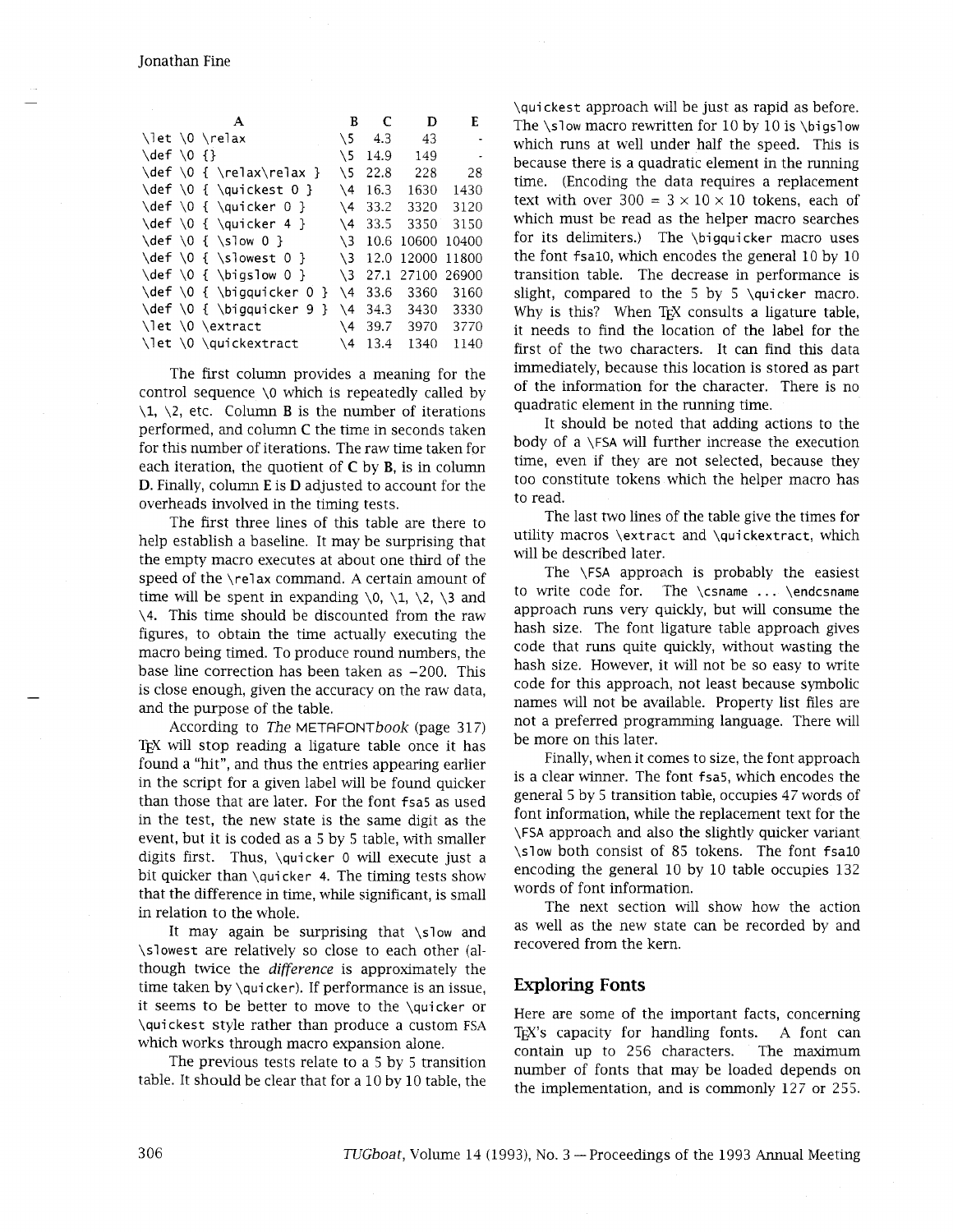The total amount of font information that can be stored might be 65,000 pieces. Each ligature or kern occupies one such piece. Before TFX 3 and METAFONT 2.7, there was an effective limit of 256 on the number of ligatures or kerns in a single font, but now more than 32,000 are possible. In addition, T<sub>EX</sub> 3 has smarter ligatures, which in particular allow the ligature tables for several characters to share common code.

A kern can be positive or negative, and must be smaller in magnitude than 2048pt. It can be specified with a precision of 1sp (scaled point), of which there are  $65536 = 2^{16}$  in a single point. Thus there are  $268435455 = 2^{28} - 1$  possible different values for a kern. Previously, the transition table of a **FSA** has been encoded by setting the kern for a character pair to be the new state, as a digit. Instead, the ASCII code for the new state could be stored in the kern, along with a lot more information.

In addition, each character has a height, a depth, a width, and an italic correction. Although each character in a font can have its own width, there can be at most only 15 different nonzero heights, nonzero depths, and nonzero italic corrections in a single font. Each font has at least seven dimensions, accessed in T<sub>F</sub>X through the \fontdimen primitive. A font can have many more such dimensions; at least 32,000 are possible.

The reader may wonder how to use the wealth of digital information in a font. Here is one method. It assumes that the kern is to have positive width, and to be a nine-digit number when writen in units of sp. This kern gives the width to  $\boxtimes x$ ero.

```
\wd\zero 123456789 sp % sample value 
\def \extract 
I 
  \expandafter
  \extract@ \number \wd \zero
\mathcal{E}
```

```
\def \extract@ #1#2#3#4#5#6#7#8#9
   { \chardef\state #2#3#4~}
```
Here is another. The control sequence \count@ is a count register dedicated to scratch purposes. Note the one million is too large to be stored as a \mathchar.

```
nchar.<br>\<mark>newcount \milli</mark>c<br>\million 1000000
\newcount \million 
\def \qui ckextract 
{<br>\count@ \wd \zero
  \divide \count@ \million
  \chardef \state \count@
ł
```
Speed of execution for these macros is respectable, and indicates that even when the extraction time is figured in, the font approach will run quicker than the \FSA approach, except perhaps for the very smallest examples. For the moment it is enough to know that digital extraction is practical. What will be best will depend on the demands of the applications.

A more substantial problem is this. There may be only 127 fonts available, or perhaps up to 255 if a really large version of T<sub>F</sub>X is used. The fonts which encode **FSA** will never get into the final .dvi file (unless the macros are not workmg properly) and so will not trouble the .dvi device driver. However, to use 10 or 15 of the precious allocations of fonts for the coding of **FSA** may be too much. Fortunately, the same font can be used to store several **FSA.** In fact, as long as no **FSA** has more than 255 distinct events, the limit is on the total number of states, across the various **FSA** being packed into the font. It seems that in practice most **FSA** will have rather more events than states.

Implicit in this discussion is the assumption that TEX 3 is being used. Earlier versions of TEX are limited to 255 kerns and ligatures for each font. This may be enough for particular applications but even those that do may grow beyond this limit over the course of time. While compatibility with TEX 2 is desirable, it should not be required.

## **Is It Practical?**

This article began by defining the concept of a finite state automaton. The one implementation, via the \FSA macro is easy to code, moderate in its use of resources, and relatively slow to run. The other, via font ligature and kerning tables, is quick to run, impressively economical in resources, and difficult to program without special tools.

The state of the galley, as we have defined it, must be recalculated with every new paragraph, heading, etc. Although not a rare event, it is not so ubiquitious that the very best performance is demanded.

Use of the font method will require special tools that translates code, perhaps written with a T<sub>EX</sub> like syntax, into a property list file from which the . tfm file can be produced using the program pltotf, together with some TEX code for handling the special actions which cannot be encoded in the font information.

Such a tool would not be tremendously difficult to write, but to ensure that it is available to all TEX users on all platforms is another matter. The only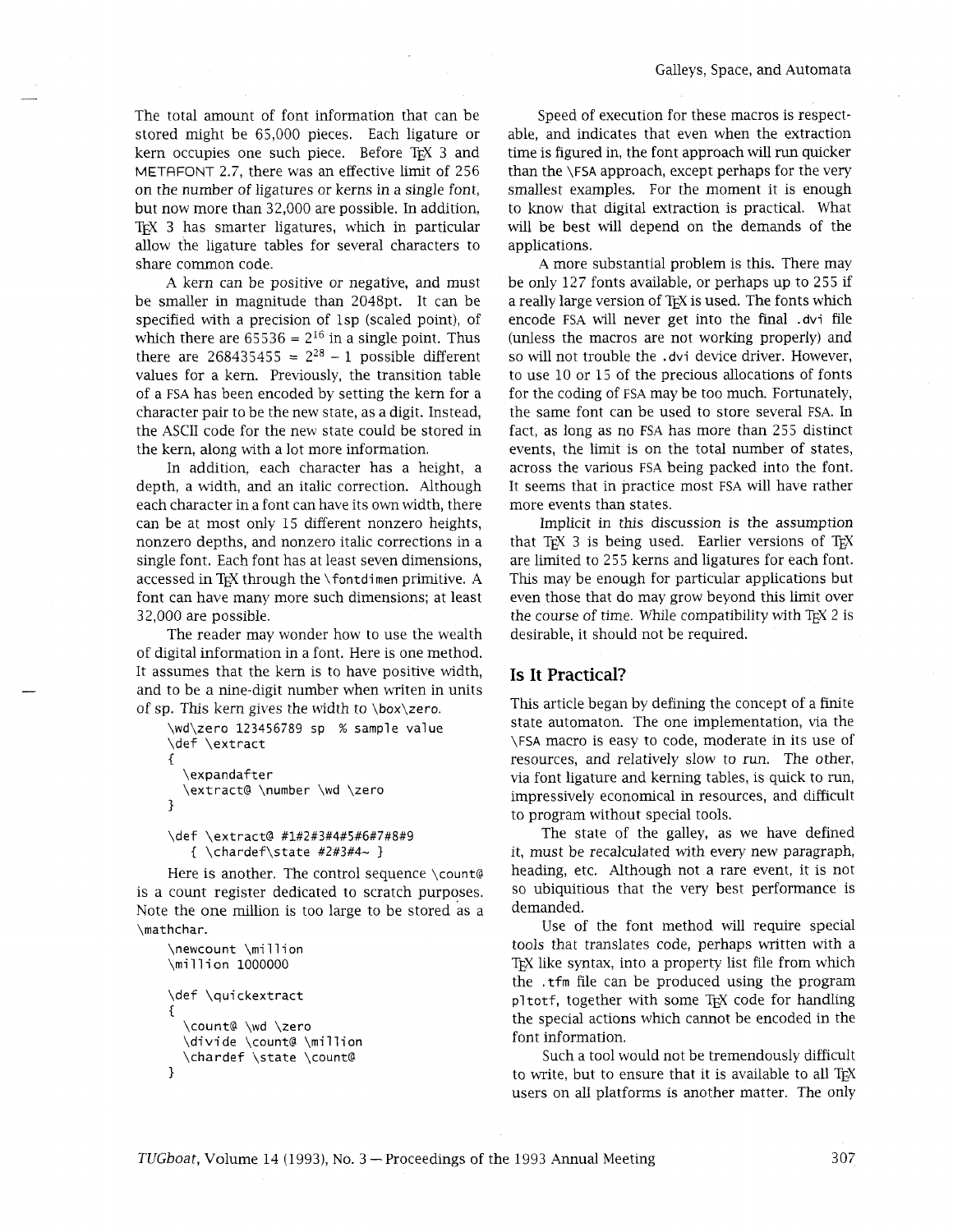#### Jonathan Fine

programming language a TFX user can be sure to have is T<sub>F</sub>X itself! (one can also hope that the user has BBTEX and makeindex available.) This seems to force one to write the tool in TEX. But then it will be interpreted, not compiled, and so perhaps slow to run. There have been complaints about TEX as a programming language, some perhaps well founded. It is possible to write a compiler/preprocessor in TEX itself, but it is not as it now stands a tool well adapted to this task.

This line of thought, which is relevant to discussion of the future of TEX, will be investigated further in a separate article.

### **Solution to Exercise**

Here is the solution to the \turnstile problem with timer. The following rules govern the behaviour. Whenever \coin occurs, the state becomes \open and action is  $\setminus$  set\_timer, irregardless of the existing state. Any other event, including \time\_out, should result in the \barred state and no action, with one exception. If the state is \open then a \push will still \admi t-one and result in a \barred state.

```
\FSA \turnstile \barred 
\left\{ \right.* \open<br>@ \push
               \barred \admit_one
  * #1
    @ \coin
               \open
                              \set_timer
    @#2\barred
\endverbatim
%%
```
The \set\_timer macro requires a small amount of numerical information. It must record the number of clock ticks since the turnstile last became \open. The \timer FSA will have two states, \off and \on. It will respond to events \on, \off, and \tick. The \off event is for internal use only, to turn the \timer off when time has run out. Also for internal use is \counter, which counts the \tick events since the \timer was turned \on. The \set-timer macro in \turnstile should send the \on message to the \timer automaton.

```
\FSA \timer \off 
{ 
  * \on 
     @ \tick \on 
           \ifnum \counter < 100- 
             \global \advance \counter 1~
           \else 
             \timer \off 
             \turnstile \time_out<br>\turnstile \time_out<br>\fi
```

```
* \off<br>@ \on
       @ \on \ \ \on \ \ on \ \ \ \gtrsim \ \cong 42 \ \ \of \ \#2 \ \ of \\setminusoff
\}\endverbati m 
%%
```
Finally, it should be noted that the timer will still receive the \tick event from the clock, whether it is  $\on$  or  $\of$ . The last two transition line say that when \off the timer responds only to the \on event.

## **Coding the \FSA Macros**

The \FSA macro depends on some helper macros \FSA@ and \FSA@@ which are similar to the \CASE and \FIND macros which the author has defined elsewhere (Fine, 1993).

The definition of \FSA is a little complicated. The command

\FSA \mymacro \initial-state { . . . }

will first of all define the \mymacro to have expansion \FSA@ \mymacro \FSA\mymacro

\ini tial-state

*where* \FSA\mymacro **is** *a single control word.* Next, \FSA\mymacro is defined to be a two parameter macro (this allows  $#1$  and  $#2$  to appear in the transition table of the FSA) whose expansion is indeed the transition table.

These goals are accomplished by the following definition.

```
\def\FSA #1 % name of FSA 
          #2 % initial state 
         #3 % transitions 
\mathbf{f}% define the FSA 
  \edef #1 
  \{\noexpand \FSA@ 
    \noexpand #1 % name of FSA 
    \expandafter\noexpand 
    \csname FSA\string #1 \endcsname 
    \noexpand #2 % initial state 
  1 
  % define the transitions store 
  \expandafter\gdef 
  \csname FSA\string #1 \endcsname
      ##I % <state> 
      ##2 % <event> 
  {. #3 1 
1
```
With these values, the result of expanding \mymacro \event is

\FSA@ \mymacro \FSA\mymacro \state \event

and so a start can be made on the coding of the helper macro \FSA@. It must expand the transitions